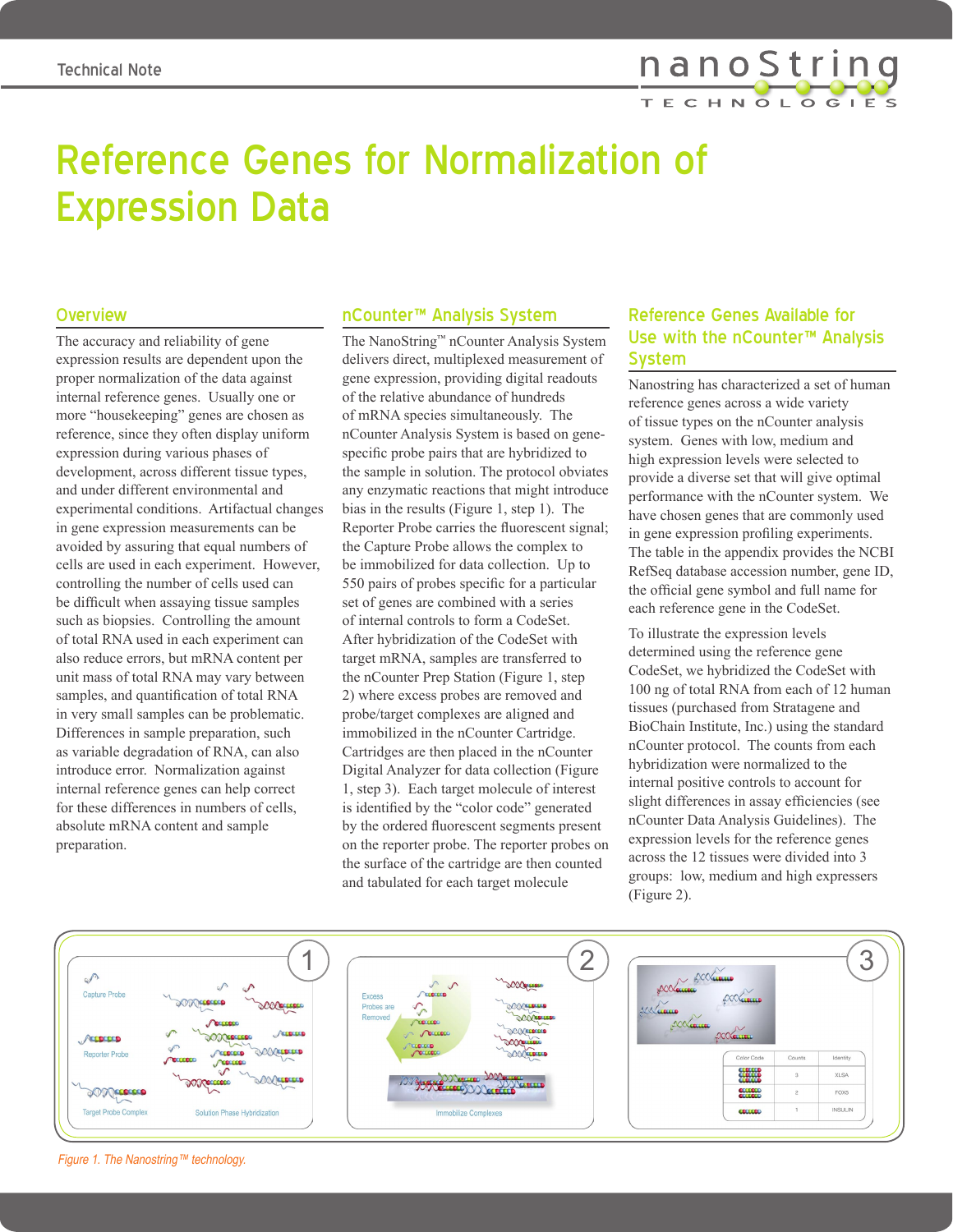

Figure 2. Expression levels of the 20 reference genes, in counts, across 12 human tissues, and divided into three groups: high (A), medium (B) and low (C) expressers.

These reference genes are available as a single CodeSet, or they can be selected individually as part of a user-defined custom CodeSet. This is not meant to be an all-inclusive set. If you would like to use reference genes not included in this list, we can work with you to select the best probes for a CodeSet including the reference genes of your choice.

## Using Reference Genes in Data Analysis

Reference genes can be particularly useful for accurate assessment of expression levels in samples containing degraded mRNA. There are many valid approaches for normalization. Here, we illustrate how a single reference gene can be used in a simple linear normalization to correct for RNA degradation in an nCounter experiment. We used PGK1 as a reference gene since its expression does not vary significantly between the tissues being studied.

For this example, a CodeSet was manufactured containing 48 genes extensively characterized by the Microarray Quality Control (MAQC) consortium and

the 18 Nanostring reference genes. The expression levels for these genes were measured in triplicate for total RNA from brain tissue and heart tissue. One sample of heart tissue RNA was degraded by heating at 95°C for 50 minutes, while the other was not treated. When the counts were normalized with the positive controls and averaged for the samples of each mRNA type (Figure 3), the RNA degradation affected the expression measurement. It was found that degradation reduced the apparent expression level of every gene by an average of about 34% (as indicated by the reduced slope of the line), compared to the intact heart RNA.

To correct for this apparent decrease in transcript abundance, we next calculated a PGK1 normalization factor. The positive control-normalized gene counts for PGK1 obtained in heart tissue for one of the assays were used as a reference. The corrected counts for PGK1 obtained for each assay were divided by those obtained from the first assay of the heart tissue sample to obtain a normalization factor. The positive control normalized gene counts for each gene in each assay were then divided by the appropriate normalization factor and averaged for the samples of each mRNA type to generate counts normalized to the PGK1 reference gene.

Once the counts are normalized to the reference gene PGK1 (Figure 3), the observed expression levels of the genes were equivalent in both the intact and undegraded mRNA samples (slope  $\sim$ 1.0). The counts in the two different samples could then be compared directly.



Figure 3. Concordance of expression levels using intact and degraded RNA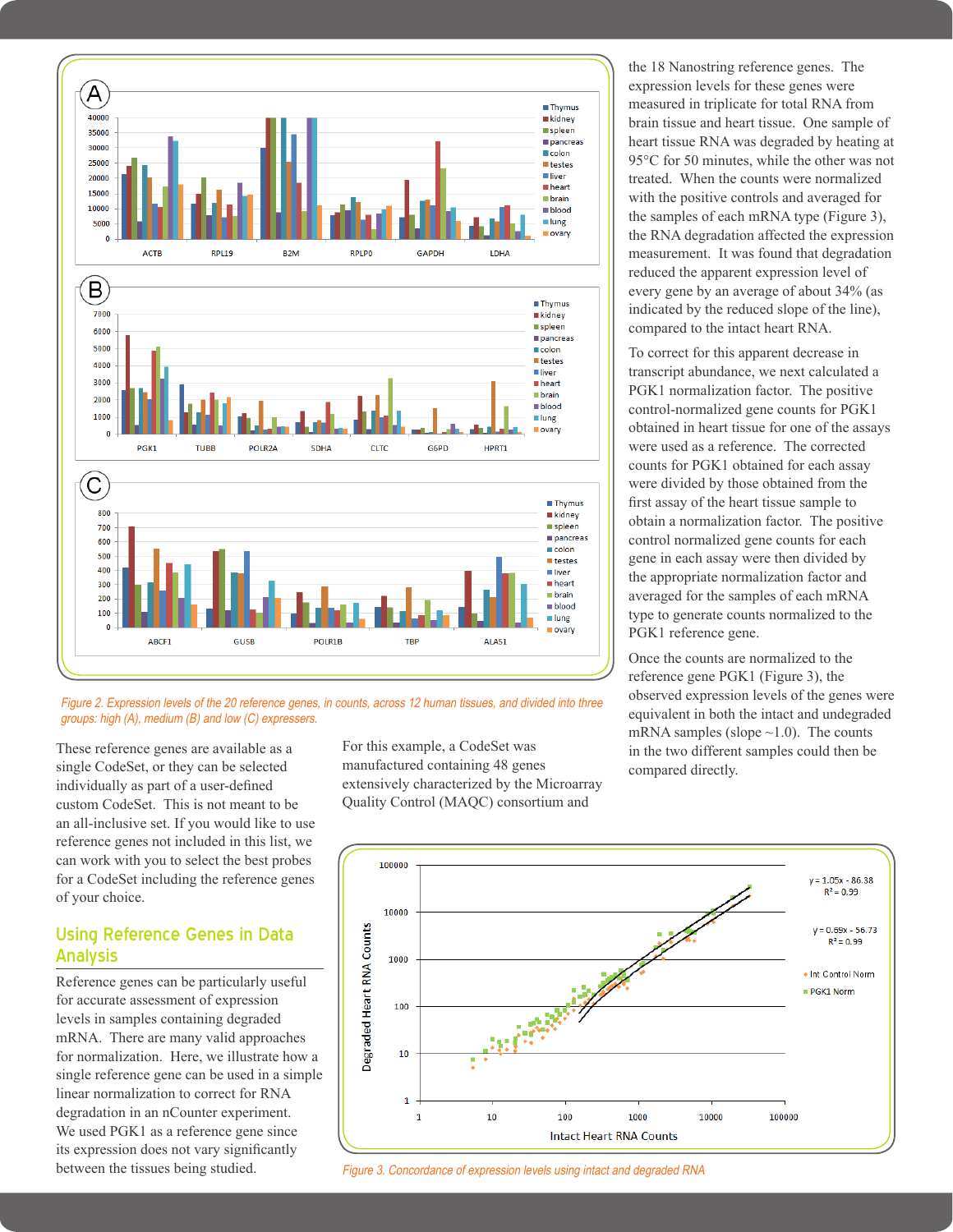

Figure 4. Concordance of calculated fold-changes in expression levels using intact and degraded RNA

#### Accurate Assessment of Changes in Gene Expression

The ultimate goal of gene expression experiments is to reliably determine changes in transcript abundance during various phases of development, across different tissue types, and under different environmental and experimental conditions. Normalization to reference genes can help assure accurate assessment of these changes. To illustrate how fold-changes are affected by housekeeping gene normalization, we analyzed counts in total brain RNA compared to either intact heart RNA or degraded heart RNA using the CodeSet described in the previous section. After corrected counts were averaged for the triplicates of each sample type, the ratio of heart/brain counts was determined using both intact and degraded heart mRNA samples. A log2 plot of the ratios was then used to determine the concordance of the fold changes in expression using intact and degraded heart mRNA (Figure 4).

In one case the fold-change ratios were determined using counts normalized only to the internal positive controls. The plot illustrates that the trend line does not pass through zero, indicating that the use of degraded mRNA can skew observed changes in expression. To correct for this anomaly, we compared the fold-changes calculated after normalizing to PGK1 When fold-change ratios were determined using counts that have been normalized to PGK1, the trend line passed through zero. This example demonstrates that reliable foldchange measurements can be made with degraded RNA by normalizing to a suitable reference gene.

#### Getting the Most From Your Reference Genes

The tissue comparisons shown in Figure 2 are meant as a guide for use with a particular tissue type in your system. Expression levels may vary from those illustrated, depending on the source and history of the tissue. You may wish to verify the relative expression levels of these genes in your samples before using them as a reference.

When you are choosing your own reference genes for a custom CodeSet, it is best to pick at least three reference genes which should be expressed at a relatively stable levels across your chosen experimental conditions. We recommend choosing one from the high expression category and at least one each from medium and low expressing categories. In order to improve the accuracy and sensitivity of your results, we do not recommend using multiple reference genes expressed at very high levels. You may want to check the literature to determine which genes may have been used for reference in experimental conditions that most closely match your system.

 Extremely high-expressing genes such as ribosomal RNA transcripts or globin (in blood samples) should not be used as reference genes without modifying your CodeSet and protocol. If you need to use a very high expressing gene as a reference, please contact Nanostring to discuss possible approaches.

#### Points for Consideration

Note that the data shown in Figure 1 using the Nanostring reference gene set was derived from healthy, untreated tissue. These data could change for the same tissues that have been treated, or are diseased. It is always wise to check the literature or determine empirically if the reference genes being used are known to change their expression levels upon a particular treatment, or during a disease state.

If you wish to compare expression data from the nCounter Analysis System with data generated on other systems, it is imperative to use the same reference genes for normalization in both systems. This should eliminate any erroneous variability in relative expression levels and allow direct comparison of the data.